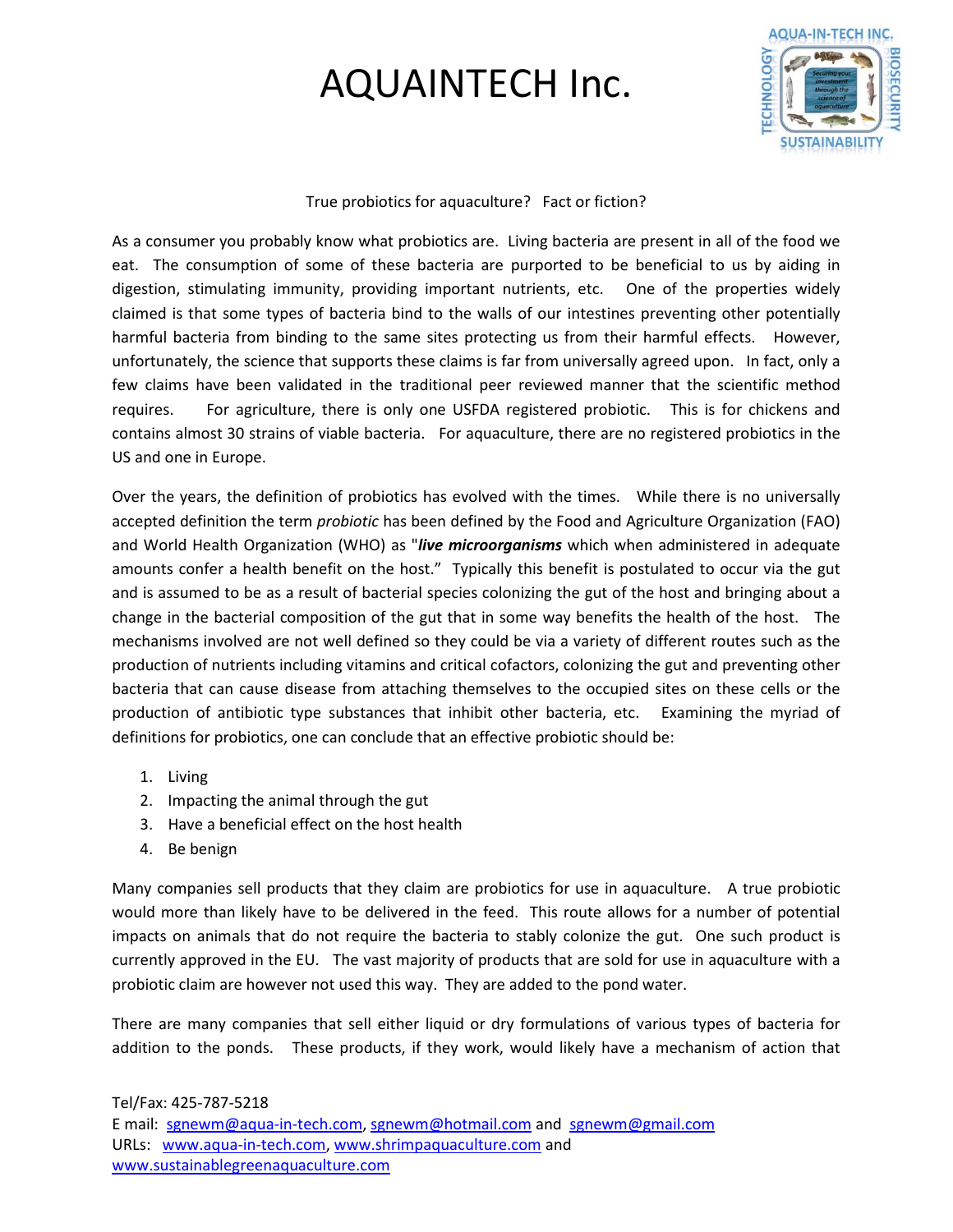involves an effect on the environment. The use of bacteria to impact various aspects of the environment is a widely established and routine practice that is used in a variety of industries. Probably the industry where one should be looking to is the waste treatment industry where bacteria are routinely used to reduce the organic load in sludge.

It is my contention that in reality most of the products that are being offered for sale to aquaculturists labeled as probiotics, when they are effective, likely act by reducing the sludge and lowering ammonia levels. They are not probiotics as defined above, and in my opinion they should not be sold as probiotics because of the misleading nature of this term.

In considering the compositions of these products one has to take into account the bacterial species and the quantity of bacteria in them. Production ponds are heavily populated by bacteria. They are dispersed throughout the water column and the sediments. A number of studies have shown that the culturable bacterial species are very diverse and range as high as several million per ml of water or gram of sediment. A one ha pond one meter deep, with an average of one million CFU (colony forming unitsrefers to the bacteria that grow on agar plates with the assumption that one CFU is equivalent to one bacteria) contains roughly 10 quadrillion bacteria ( $10^{16}$ ) in the water. The sediment, at one million CFU per gram to a depth of one cm contains 100 trillion bacteria  $(10^{14})$ . A good quality average product being sold for addition to ponds contains approximately 1 billion CFU/ ml or gram (one trillion CFU or  $10^{12}$  per kg). If one assumes that all of these bacteria will grow in the pond (a dubious assumption at best), then each kg of product added to a one ha pond would result in the numbers of bacteria shown in the table below.

Table 1. Theoretical CFU per ml of water or gram of sediment for each kg of a one trillion CFU per/kg product (assumes 100% viability)

CFU/ml CFU/gram

100 2000

As one can see for every kg of the product the numbers of bacteria that would be added are far below the likely average number of bacteria already present. Even ten kgs does not significantly change the numbers. It just is not likely that 100 bacteria (assumes that all the bacteria in the product are viable) will reproduce to large enough numbers to compete against the much larger numbers of bacteria already present. From a strict numbers point there is little logic to this approach. It is widely held, based on a number of studies, that the bacterial composition of the guts of fish and shrimp is similar to what it present in the environment that they are living in. Since the pond bacterial composition is already relatively stable and orders of magnitude larger than what is being added it would be a stretch to assume that the bacteria that are being added colonize the fish and shrimp in the pond.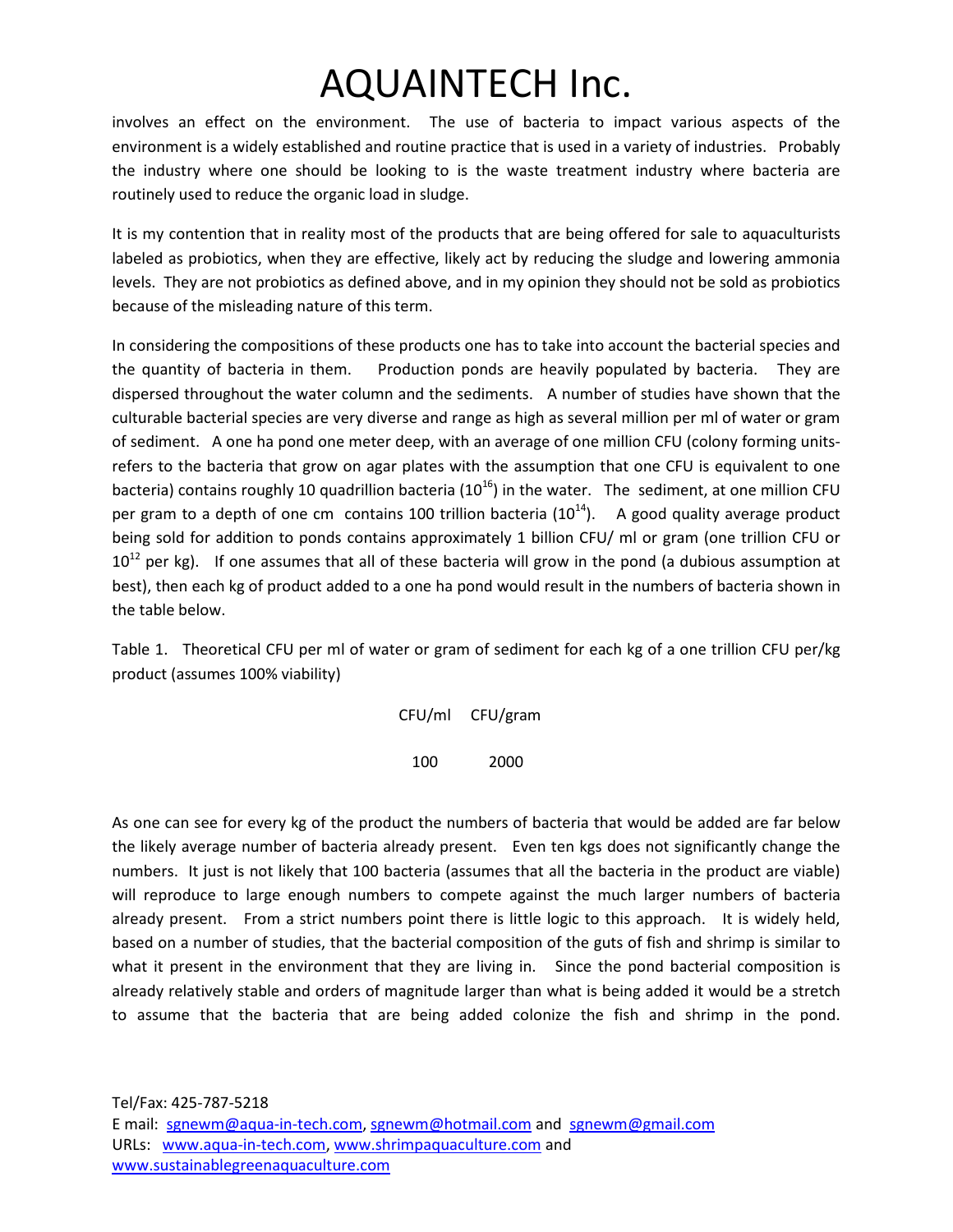Furthermore, it is likely a stretch as well that there is going to be much if any effect on the environment at all

As an aside, it is important to understand the difference between correlation and causation. Statistically many things can be proven to correlate with each other in the absence of any scientific basis to explain why the observed correlation is scientifically valid. Many things are correlated with each other that have no possible way to be connected. The vast majority of observations that are being touted as proof of efficacy of these types of products are correlative in nature and may also rely on some manipulation of the numbers to strengthen the observed effect. Some studies have even gone so far as to changing the level of significance from the universally accepted p <.05 (the probability of two events being correlated with each other is more than 95% to p < .10-the probability is more than 90%). Few statisticians would concur that this is acceptable. What is important to remember is that in the absence of a plausible mechanism correlation statistics should always be viewed with a healthy degree of skepticism. This does not mean that they are useless, only that they should be questioned.

So the observations that there are correlations between adding a few hundred bacteria per ml to an environment with potentially tens of thousands of times the levels of bacteria already in the ponds, with impacts on animal health, growth, disease resistance , etc. should be viewed skeptically. There are no magic bullets and there are no super bacteria that will dramatically outgrow the bacteria that are already in the pond. The fact that these products all need to be added repeatedly further strengthens this argument. Furthermore since every pond is unique in terms of its chemical and biological makeup , adding a consistent amount of a given product makes little sense as well. To expect that the same relatively low numbers of bacteria added to a pond will always have the same impact regardless of what is going on in the pond already is not logical.

Aside from this number conundrum there is also a problem with the types of bacteria being added. Many different types of bacteria (and fungi) are being sold. The list is far too long for this short article but commonly includes Lactobacillus species, Bacillus species, Nitrosomonas, Nitrobacter, Saccharomyces species, photosynthetic bacteria such as purple sulfur bacteria, Pseudomonas species, etc. Each of these bacteria has specific properties and for many of them it precludes them being viable in a dried product (or in meaningful numbers in a liquid product).

The bacteria that most people think about when one thinks about probiotics are Lactobacillus species. Several studies suggest that when they are directly fed to shrimp or fish, one can see a measurable and reproducible impact, notably on disease resistance. Claims that these act as probiotics, i.e. binding to and stably colonizing the intestine are simply not supported by the data. The published evidence suggests that more than likely they are acting as non-specific immune stimulants, stimulating protective immunity by acting on the non-adaptive or innate component of the immune system. This does not even require live cells. Note that this is when fed. Currently there are no inexpensive technologies that allow for this genus of bacteria to be sold in a shelf stable reasonably long lived dried form.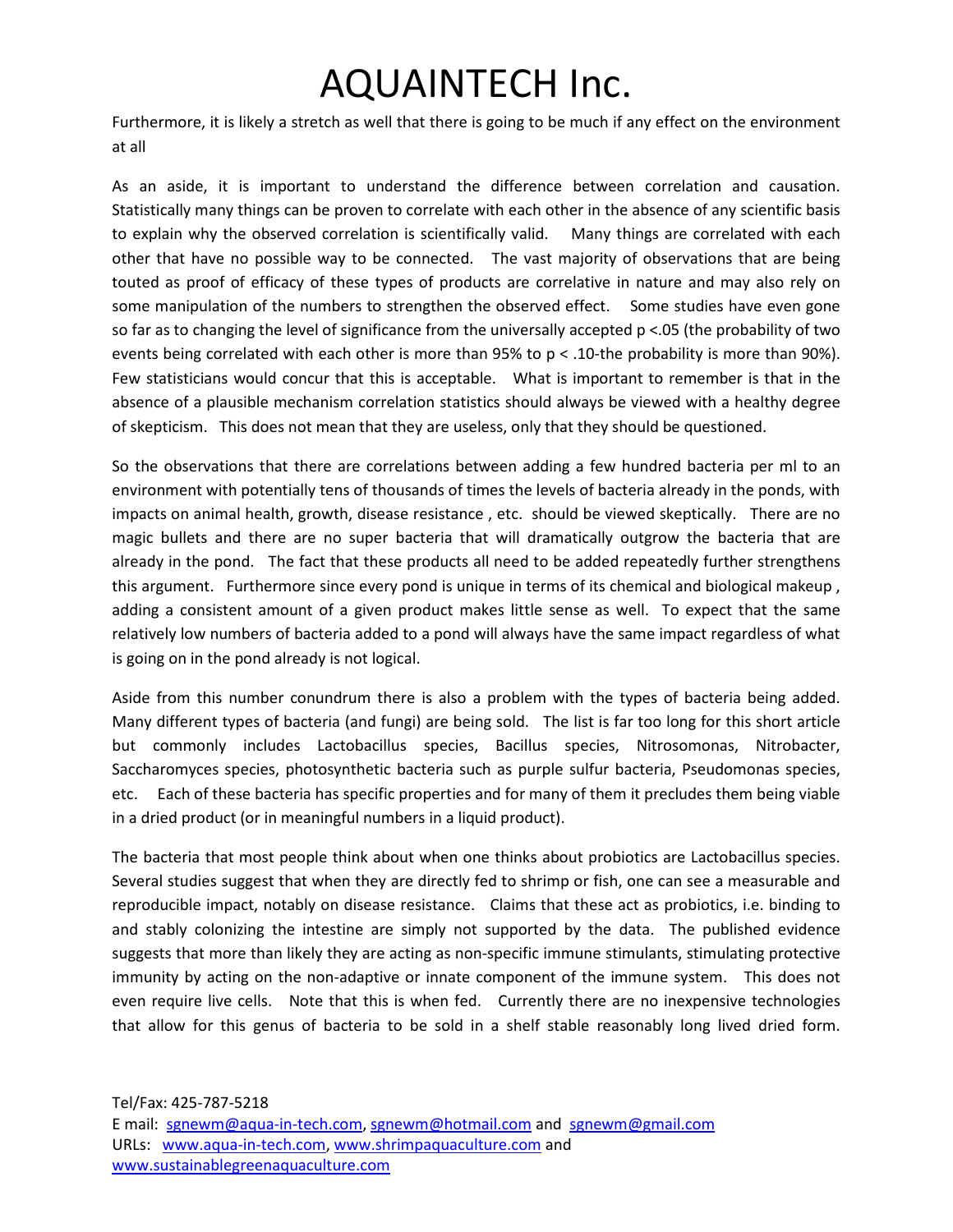Lactobacillus species require refrigeration for shelf stability. This makes them unlikely candidates for addition to ponds in dried products.

Nitrogen fixing bacteria including Nitrobacter and Nitrosomonas species are natural inhabitants of terrestrial and aquatic ecosystems. These have very exacting nutrient requirements and are difficult and costly to culture to any high counts. Adding them to degrade ammonia makes little sense biologically as they are in balance with each other in aquatic environments and are inhibited by excess amounts of ammonia and ammonia breakdown products. Furthermore because of the high costs of production when they are actually present in inexpensive products they are typically present at very low levels. Shelf stability in a dried form is also problematic. Keeping in mind the problem with numbers, one can readily see that adding a few million of these bacteria to a pond is likely problematic.

Other bacteria have issues as well. Some products are based on anaerobic bacteria. Since ponds are oxygenated and bacteria usually have to undergo metabolic shifts to accommodate new environments adding bacteria that are adapted to an anaerobic environment, even though they are termed facultative aerobes (meaning that they can grow in either an anaerobic or aerobic environment) requires the bacteria to adapt. This can involve large numbers of bacteria dying and a few survivors having adjusted their metabolisms surviving. Again the issue of their ability to effectively compete against what is already in the pond and the fact that these products are added regularly raises some questions.

The best types of bacteria for shelf stable products are the Bacillus species. This is a very large group of organisms with a wide range of metabolic activities. They have the ability in nutrient poor environments (and environments without adequate moisture) to form spores. These spores are extremely resilient and can survive for many years (centuries) in dry environments. Some species are naturally occurring inhabitants of the intestinal tracts of shrimp and fish in many cases. Although it is not likely when considering the issue of numbers that they act in this manner when used in the traditional manner of adding product to the water.

Even though they are the best candidate for stable bacterial products that are added to the water, they have the same number problems. On the other hand adding them in a format where they germinate (a term that refers to the changes that occur when spores become viable bacteria again), directly on the pond bottom delivers a much great number of bacteria to where the organic material in the pond accumulates. Delivery is problematic using the dried powdered products in the market place. These products are typically soaked to allow germination and then added to ponds requiring the bacteria to move through the water column to the sediment.

About 5 years ago we noted these problems and developed a tablet that contains high numbers of Bacillus spores that is added directly to the pond bottoms at the spots where management wants the bacteria to act. Each tablet contains approximately 52 billion CFU. One tablet is about 4 square cms or so and dissolves on the pond bottom within 30 minutes of being added to the ponds. The spores germinate and the bacteria act upon the substrate. In this manner very large numbers of bacteria are